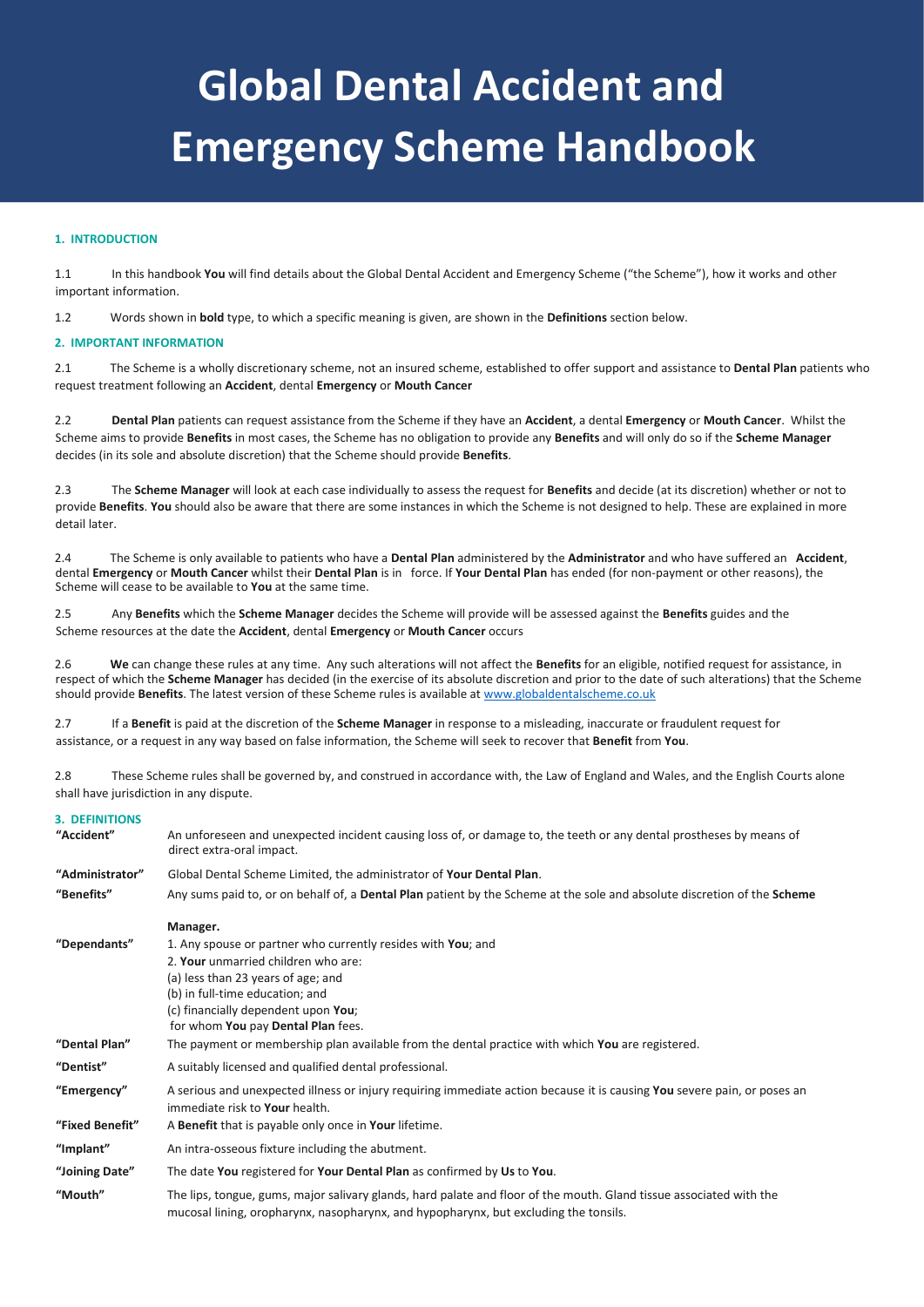| "Mouth Cancer"   | Invasive malignant tumour with its primary site inside the <b>Mouth</b> .                                                                                                |  |  |
|------------------|--------------------------------------------------------------------------------------------------------------------------------------------------------------------------|--|--|
| "Scheme Manager" | The person(s) appointed by the Scheme from time to time to administer the Scheme and determine whether to<br>pay <b>Benefits</b> in response to requests for assistance. |  |  |
| "United Kingdom" | The United Kingdom of Great Britain and Northern Ireland, the Isle of Man and the Channel Islands.                                                                       |  |  |
| "Us, We, Our"    | Global Dental Scheme Limited, the administrator of Your Dental Plan.                                                                                                     |  |  |
| "Year"           | 1. The 12-month period following the <b>Joining Date</b> ; or<br>2. For renewed membership, the 12-month period following the renewal date.                              |  |  |
| "You. Your"      | A patient who has a valid <b>Dental Plan</b> and who requires assistance.                                                                                                |  |  |

## **4. REQUESTS FOR ASSISTANCE**

## **General provisions**

- 4.1 **We** expect that **You** will take all reasonable precautions to protect **yourself** against **Accidents**, dental **Emergencies** or **Mouth Cancer**.
- 4.2 If **You** suffer an **Accident**, a dental **Emergency** or **Mouth Cancer**, while **Your Dental Plan** is still in force, **You** can request assistance from the Scheme.
- 4.3 The **Scheme Manager** will consider **Your** request and assess it against the **Benefits** guides included in the Scheme rules. If the **Scheme Manager** exercises its discretion in favour of **Your** request, **Benefits** will be paid.
- 4.4 If the **Scheme Manager**, at its discretion, agrees to a request for assistance for treatment abroad, **Benefit** will be paid in Pounds Sterling. The exchange rate will be calculated at the rate in force on the date of payment, according to www.natwest.com/tools/ commercial/currency rates [provided by National Westminster Bank].
- 4.5 Request for Assistance Forms are available from www.globaldentalscheme.co.uk and should be submitted to the **Scheme Manager** by email or post [See Contact Us].
- 4.6 The following sections provide a guide to the maximum level of **Benefits** which may be paid by the Scheme, if the **Scheme Manager** decides to provide **Benefits** in response to a request for assistance.

## **SECTION1– Emergency treatment away from home**

# Where **Benefits** may be paid

5. If **You** need **Emergency** dental treatment during the **Period of Eligibility** and **You** cannot reasonably access **Your Dentist's** own **Emergency** arrangements, **Benefits** may be payable towards the costs of **Your Emergency** treatment for any of the items listed in the table below.

The maximum level of **Benefit** which may be paid for each treatment is the limit shown in the table below.

6. **Benefits** may be paid towards **Emergency** callout and costs when **You** are away from home and more than 25 miles from **Your** dental practice, and **You** could not reasonably access **Your Dentist's** own **Emergency** arrangements.

When **We** are unlikely to provide **Benefits**

7. **Benefits** are unlikely to be paid in response to any requests for assistance in respect of any **Emergency** dental treatment where **You** have been outside the **United Kingdom** for longer than 90 consecutive days.

## **Treatment Types and Limits**

| <b>Treatment type</b>                                                                         | Limit $(E)$                |
|-----------------------------------------------------------------------------------------------|----------------------------|
| Examination and treatment of sensitivity                                                      | 42                         |
| X-ray examination                                                                             | 30                         |
| Tooth extraction (maximum two teeth)                                                          | 75 per tooth               |
| Root extirpation to include dressing, and for temporary<br>filling and treatment of infection | 85 for 1 canal             |
| Root extirpation to include dressing, and for temporary<br>filling and treatment of infection | 120 in total for 3+ canals |
| Treatment of infection to include prescriptions                                               | 30                         |
| Provision of a filling for first tooth                                                        | 40                         |
| Provision of a filling for additional teeth thereafter                                        | 20                         |
| Re-secure crown or inlay                                                                      | 35                         |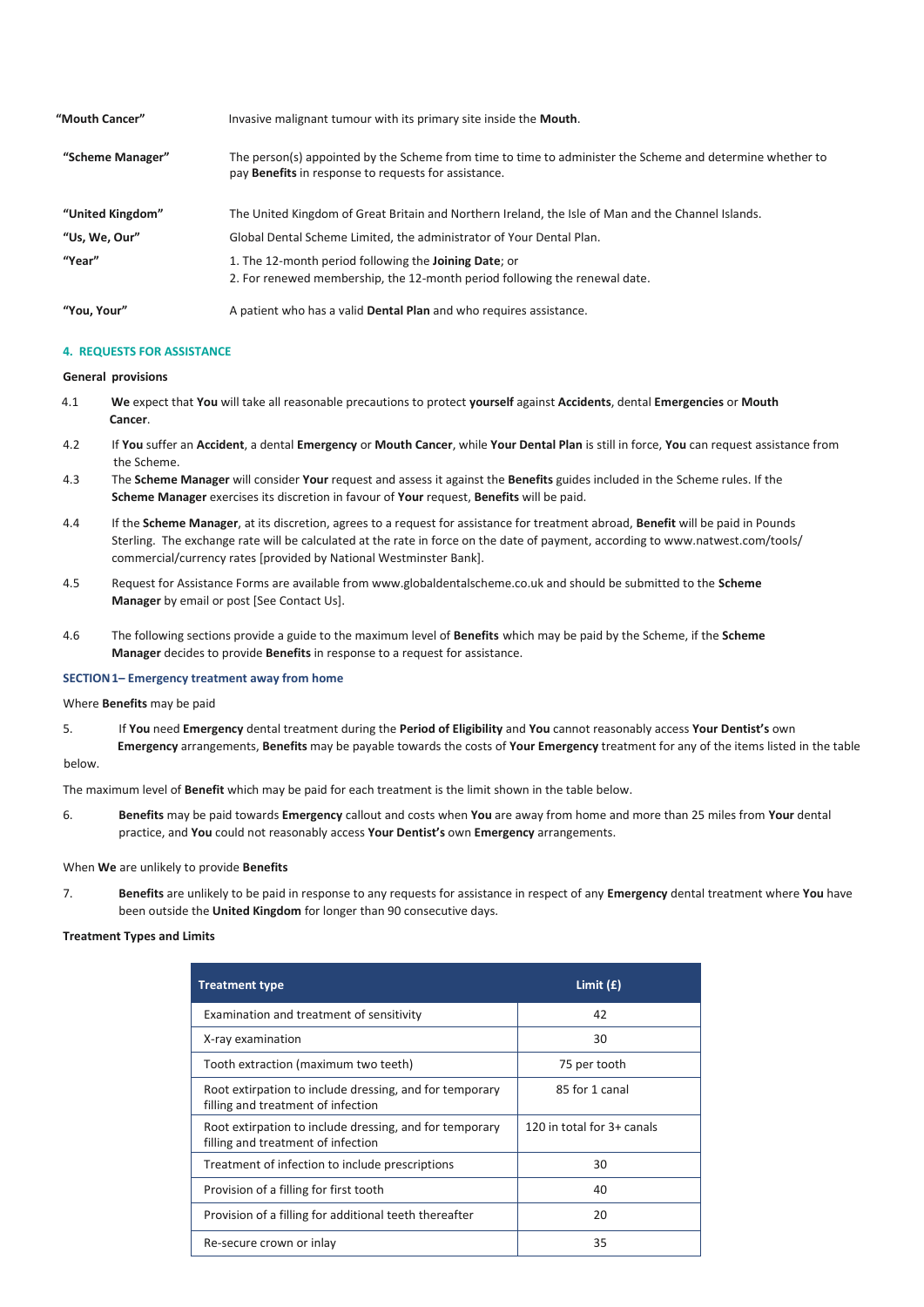| Re-secure bridge                                                                | 45      |
|---------------------------------------------------------------------------------|---------|
| Provision of temporary crown                                                    | 65      |
| Provision of temporary bridge                                                   | 140     |
| Provision of temporary post and core                                            | 70 each |
| Treatment to stop haemorrhage, including follow-up care                         | 45      |
| Removal of sutures placed by another Dentist                                    | 30      |
| Repair/adjustment of orthodontic appliance                                      | 55      |
| Adjustment to denture                                                           | 30      |
| Repair of denture to include re-fixing of teeth and gums<br>and repair of clasp | 48      |
| Other <b>Emergency</b> dental treatment                                         | 65      |
| Section 1 – limit per each <b>Emergency</b>                                     | 450     |
| Section $2$ – limit in any one Year                                             | 920     |

# **SECTION 2 – Emergency Call out**

Where **Benefits** may be paid

- 9.1 If **You** suffer a dental **Emergency** during the **Period of Eligibility**, and need a **Dentist** to provide advice by telephone, call out to visit **You**, or re-open their practice to see **You**, during the times listed in the table below, **Benefits** may be paid to **You** for:
- 9.2 a phone consultation or call out [during those hours].
- 9.3 **Your** resulting **Emergency** treatment [during those hours] for any of the items listed in the table below.
- 10. The maximum level of **Benefits** which may be paid in any one **Year** for all costs and treatments is listed in the table below. When **We** are

## unlikely to provide **Benefits**

- 11. **Benefits** are unlikely to be paid in respect of the following:
	- 11.1 the first £15 of the call out fee.<br>11.2 bhone consultation, call out or
	- phone consultation, call out or treatment outside of the times listed in the table below.

# **Treatment Types and Limits**

| <b>Treatment type</b>                                                                                                         |      |  |
|-------------------------------------------------------------------------------------------------------------------------------|------|--|
| Examination and treatment of sensitivity                                                                                      |      |  |
| X-ray examination                                                                                                             |      |  |
| Tooth extraction (maximum two teeth)                                                                                          |      |  |
| Root extirpation, to include dressing, and for temporary filling and treatment of infection                                   |      |  |
| Treatment of infection to include prescriptions                                                                               |      |  |
| Provision of a filling for first tooth                                                                                        |      |  |
| Provision of a filling for additional teeth thereafter                                                                        |      |  |
| Re-secure crown or inlay                                                                                                      |      |  |
| Re-secure bridge                                                                                                              |      |  |
| Provision of temporary crown                                                                                                  |      |  |
| Provision of temporary bridge                                                                                                 |      |  |
| Provision of temporary post and core                                                                                          |      |  |
| Treatment to stop haemorrhage including follow-up care                                                                        |      |  |
| Removal of sutures placed by another Dentist                                                                                  |      |  |
| Repair/adjustment of orthodontic appliance                                                                                    |      |  |
| <b>Treatment type</b>                                                                                                         |      |  |
| Adjustment to denture                                                                                                         |      |  |
| Repair of denture, to include re-fixing of teeth and gums and repair of clasp                                                 |      |  |
| Other Emergency dental treatment                                                                                              |      |  |
| <b>Call out times</b>                                                                                                         |      |  |
| 6.00pm-8.00am (weekdays)                                                                                                      |      |  |
| Any time during weekends and bank holidays (unless the practice is open during these times<br>as per published trading hours) |      |  |
| Limits                                                                                                                        |      |  |
| [All]                                                                                                                         | £200 |  |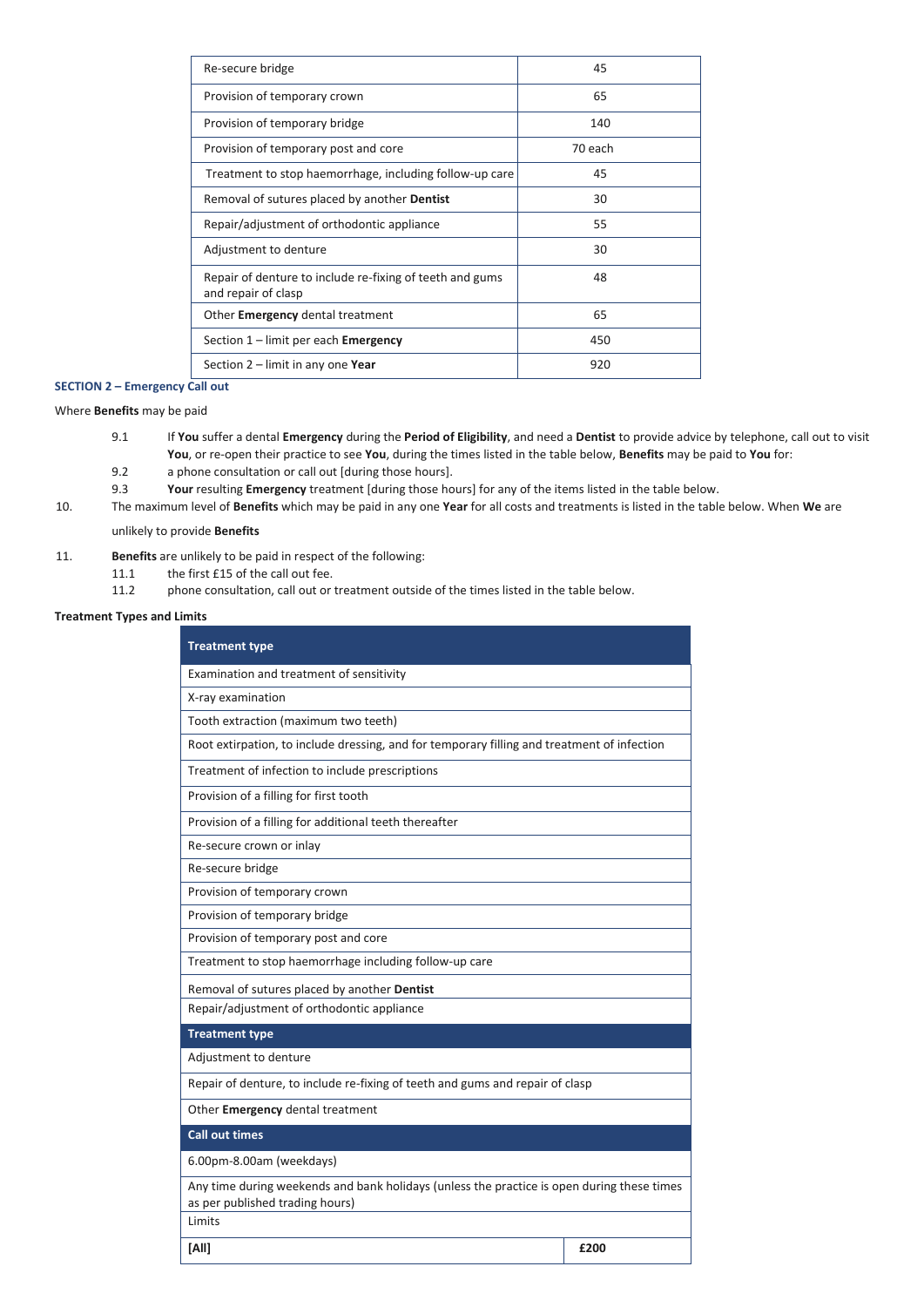## **SECTION 3 – DENTAL ACCIDENT**

Where **Benefits** may be paid

- 12. If **You** suffer a dental injury which requires treatment by **Your Dentist** following an **Accident** whilst **Your Dental Plan** remains in force, **Benefits** may be paid to **You** towards the treatments listed in the table below.
- 13. If **Your Dental Plan** covers **Your Dependants** and any such **Dependant** suffers a dental **Accident** whilst under the age of 18, **Benefits** may be paid, at the **Scheme Manager's** discretion, in response to requests for resulting treatments up to that **Dependant's** 18th birthday, or for up to five years (whichever is the later) subject to the limits listed in the table below.
- 14. The amount of **Benefits** that the Scheme may pay will depend on the treatment required. The maximum level of **Benefits** which may be paid in any one **Year** towards all costs and treatments is listed in the table below.
- 15. The maximum level of **Benefits** which may be paid towards any treatment following an **Accident**, where **You** only request **Benefits** after treatment has been provided, is £250.

### When **We** are unlikely to provide **Benefits**

- 16. No **Benefits** are likely to be paid in respect of an **Accident**:
	- 16.1 for which **You** have already received treatment and the damage has been repaired.
	- 16.2 caused by **Your** deliberate exposure to exceptional danger or activity, except in an attempt to save human life, or in self-defence or in an attempt to prevent loss or damage to **Your** property.
	- 16.3 caused by self-inflicted damage.
	- 16.4 caused by **Your** consumption of food.
	- 16.5 caused by participating in any contact sport, unless **You** were wearing a protective gum shield at the time of the **Accident**.
	- 16.6 which is the result of ordinary wear and tear.
	- 16.7 caused by any oral hygiene activity.
	- 16.8 following damage for which **You** have not sought treatment within seven days of the **Accident**.
	- 16.9 caused by damage to dental prostheses whilst **You** are not wearing them.
	- 16.10 any permanent treatment which occurs outside of the **United Kingdom**.
	- 16.11 for the placement of an **Implant** where the **Accident** occurs within 28 days of the **Joining Date**.
	- 16.12 for the placement of an **Implant** where this is not recommended by **YourDentist**.
	- 16.13 for the failure of an **Implant** to integrate.

16.14 for the placement or treatment of any **Implant** where the treatment was prescribed, planned or currently taking place before the **Joining Date**.

16.15 for the treatment of any **Implant** fitted outside of the **United Kingdom**.

**Treatment Types and Limits**

| <b>Treatment type</b>                                                                | Limit $(f)$            |
|--------------------------------------------------------------------------------------|------------------------|
| Examination and report to include necessary smoothing and<br>polishing               | 45                     |
| X-ray examination                                                                    | 30                     |
| Root canal treatment – incisor or canine root canal<br>treatment                     | 250 per incisor canine |
| Root canal treatment - premolar                                                      | 250 per premolar       |
| Root canal treatment - molar                                                         | 325 per molar          |
| Crowns – post and core construction                                                  | 100                    |
| Crowns – ceramic bonded (including any core and/or<br>post interim covering)         | 450 per crown          |
| Crowns – metal bonded porcelain (including any core and/or<br>post interim covering) | 375 per crown          |
| Crowns – full metal (including any core and/or post<br>interim covering)             | 375 per crown          |
| Bridges - laboratory constructed adhesive retainer                                   | 240 per retainer       |
| Bridges - laboratory constructed adhesive pontic                                     | 255 per pontic         |
| Bridges - bonded metal/porcelain per retainer                                        | 400 per retainer       |
| Bridges - bonded metal/porcelain per pontic                                          | 370 per pontic         |
| Laboratory made temporary bridge following tooth loss                                |                        |
| (where required)                                                                     | 150 per unit           |